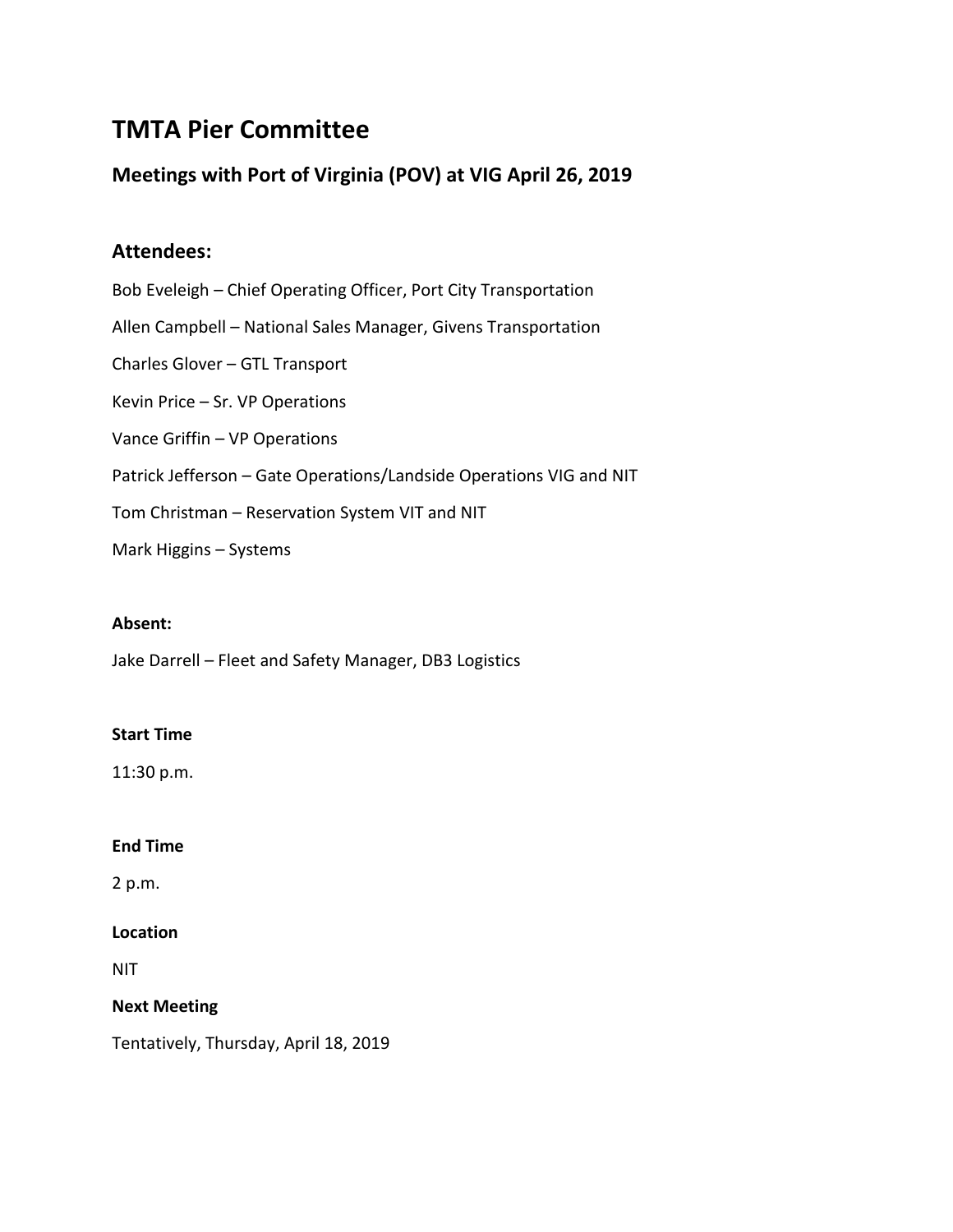# **Notes/Findings from 4-26-2019 Meeting**

This meeting had five agenda items:

- 1. Preparation for the TMTA Membership Meeting on 4-30-19
- 2. Tom Christman's ride along with Jake Darrell
- 3. Lack of desired reservation types in the mornings especially 4-18 and 4-19
- 4. Clock at VIG entrance
- 5. Other items of interest

### **TMTA Membership Meeting**

We discussed the topics to cover. Bob Eveleigh will present the Pier Committee slide deck modified to fit the time available. Kevin Price will talk about current statistics and outlook for Peak 2019. We also discussed possible questions from the audience.

### **Ride along with Jake**

When Tom rode with Jake several issues occurred with the turn including a questionable transponder read and a delay in the flip zone due to a damaged box ahead of them. Each of the issues identified is being evaluated to make improvements.

#### **Lack of Desired Reservations**

There are two components to this discussion: number of reservations and types of reservations. Carriers are finding it difficult to get sufficient empty returns in the morning hours. This will be a topic the Committee will work on with the Port in coming meetings. In particular we will work on increasing empty return appointments in the morning as that is a common problem that reduces efficiency.

The Port has increased the number of reservations per hour. Most of those are designated for empty returns. We discussed adding more reservations until turn times increase closer to one hour. Kevin had already started moving in that direction.

We also discussed the especially difficult situation with empty container returns we all encountered on 4/18 and 4/19. This was triggered by the lines not evacuating the number of scheduled empties which lead to the PPCY becoming full. The Port then opened more empty return slots at the terminals taking in 900 on 4/19 versus approx. 500 which affected turn times.

If you were not able to return an empty on 4/18 or 4/19 please let me know how many so we can quantify the additional slots needed.